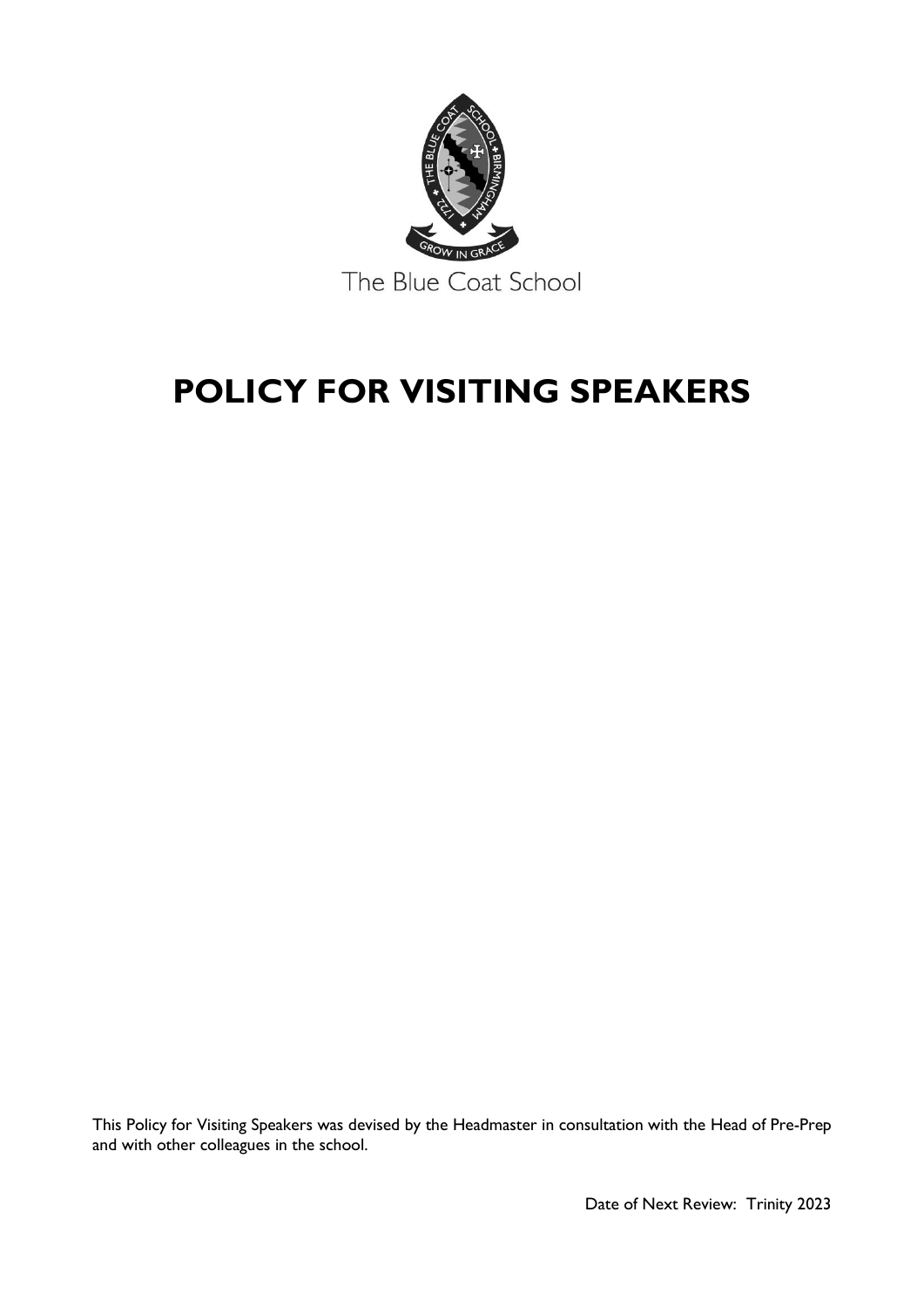# **The Blue Coat School Birmingham Limited**

# **POLICY FOR VISITING SPEAKERS**

# **1. INTRODUCTION**

#### **1.1**

The School's Mission and Aims speaks of 'Nurturing a spirit of fun, adventure and curiosity in a supportive and caring Christian community'. In seeking to fulfil this mission, we often invite speakers from our wider community to give talks to the children or to engage with them in planned activities.

# **1.2**

The 'Revised *Prevent* Duty Guidance: for England and Wales' (*updated April 2021)* states that there should be 'clear protocols for ensuring that any visiting speakers – whether invited by staff or by children themselves – are suitable and appropriately supervised'. 'Keeping Children Safe in Education' *(September 2021)* also sets out an overview of duties regarding the prevention of radicalisation of children. It recognises that children are vulnerable to extremist ideology and radicalisation and that protecting children from this risk should be part of the safeguarding approach.

## **1.3**

This Policy for Visiting Speakers applies to all age groups in the school including those in the Early Years Foundation Stage (Nursery and Reception).

#### **1.4**

This Policy takes account of the guidance set out in the 'No Platform' Policy of Birmingham City Council which provides advice on conducting research into the background of potential speakers, consulting other schools or organisations, using search engines, checking the websites of individuals/organisations including checks on websites being current, assessing the reliability of information found, checking on what others are saying about the individual/organisation, checking that organisations have a landline and business address, and identifying the risks to community cohesion.

# **2. AIMS AND OBJECTIVES**

#### **2.1**

The purposes for inviting Visiting Speakers into our school community include:

- Enriching the experiences of the children both educationally and spiritually;
- Providing them with information from specialists;
- Broadening their understanding of world and global issues;
- Providing motivational inspiration.

#### **2.2**

Staff aim to ensure that presentations by Visiting Speakers are in keeping with the ethos and values of The Blue Coat School and also that their presentations uphold the principles of the fundamental British Values and those of the Equality Act 2010. The School will not allow the use of its facilities by any group or organisation proscribed by HM Government. A list of proscribed organisations can be found [here.](https://www.gov.uk/government/publications/proscribed-terror-groups-or-organisations--2)

#### **2.3**

Proposed Visiting speakers and enrichment activities are discussed by SLT at termly calendar meetings and also on a weekly basis by SLT. The programme of enrichment activities has been set in the annual programme.

# **3. PROTOCOLS FOR VISITING SPEAKERS**

#### **3.1**

The protocols for Visiting Speakers are as follows:

- All requests for Visiting Speakers have to be approved by a member of the SLT
- All Visiting Speakers are given a named contact at the School
- The named contact must ensure that Appendix I is completed with all the relevant details before the visit and ensure there is a final sign off after the visit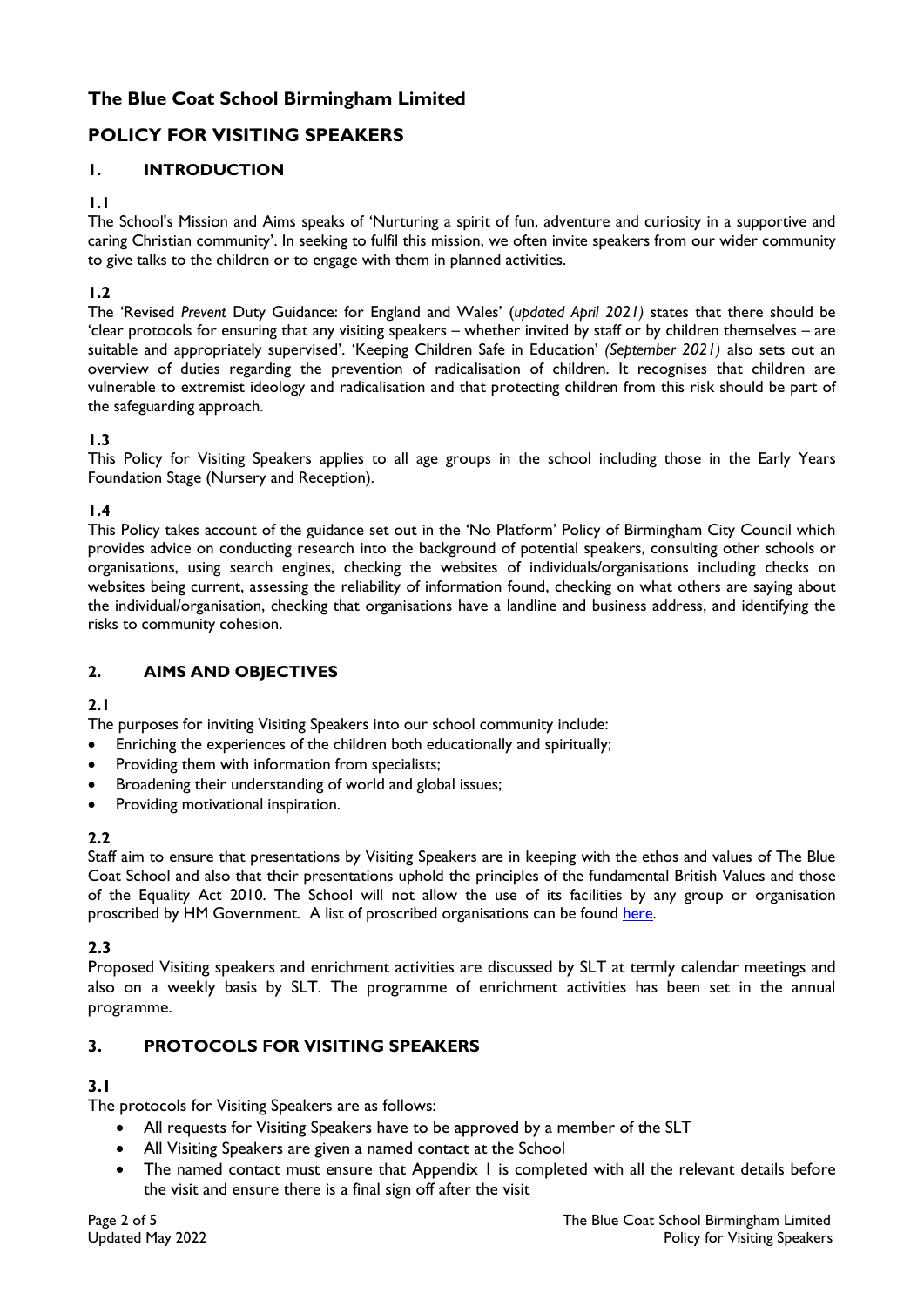- The named contact must ensure that the Visiting Speaker has completed Appendix 2.
- The named contact must ensure that all the paperwork is given to the Headmaster's PA including Appendix 1 and Appendix 2.
- All Visiting Speakers are signed in at Reception and are given a visitor's badge which they are expected to wear during the visits.
- All Visiting Speakers are accompanied by a member of staff during their visit and they are not left unsupervised with pupils at any time
- A list of all Visiting Speakers is maintained by the Headmaster's PA giving the name of the Visiting Speaker, the date of their visit, the pupil group addressed by the Visiting Speaker, the purpose of the visit, the named contact for the Visiting Speaker, the member of staff requesting the Visiting Speaker and any post-visit notes
- All Visiting Speakers will be required to sign the 'Agreement and Guidelines for Visiting Speakers' form as acceptance of the School's Terms and Conditions (Appendix 2).

# **3.2**

The School will not knowingly allow any Visiting Speakers who have demonstrated extreme views or actions to address the children or lead activities for them. The School will not knowingly allow Visiting Speakers or organisations to use the School premises if they have links to extreme groups or movements. Extremist views include the expression of racist or fascist views; inciting hatred based on religious interpretation, ideology or belief; promoting discrimination on the grounds of political opinion, age, colour, disability, ethnic or national origin, gender, marital status, race, religion or sexual orientation.

# **3.3**

All staff have a responsibility to act on concerns about a Visiting Speaker and they should report these concerns to one of the Designated Safeguarding Leads, the Headmaster or the Chair of Governors.

# **4. RELATED POLICIES, MONITORING AND REVIEW**

# **4.1**

This Policy should be read in conjunction with other related whole school policies including the Code of Conduct and the Safeguarding and Child Protection Policy.

# **4.2**

This Policy will be reviewed every year, or before if necessary. It will be presented to the Governors' Safeguarding, Health and Safety Committee for approval. The minutes of this meeting will be presented to the Governors.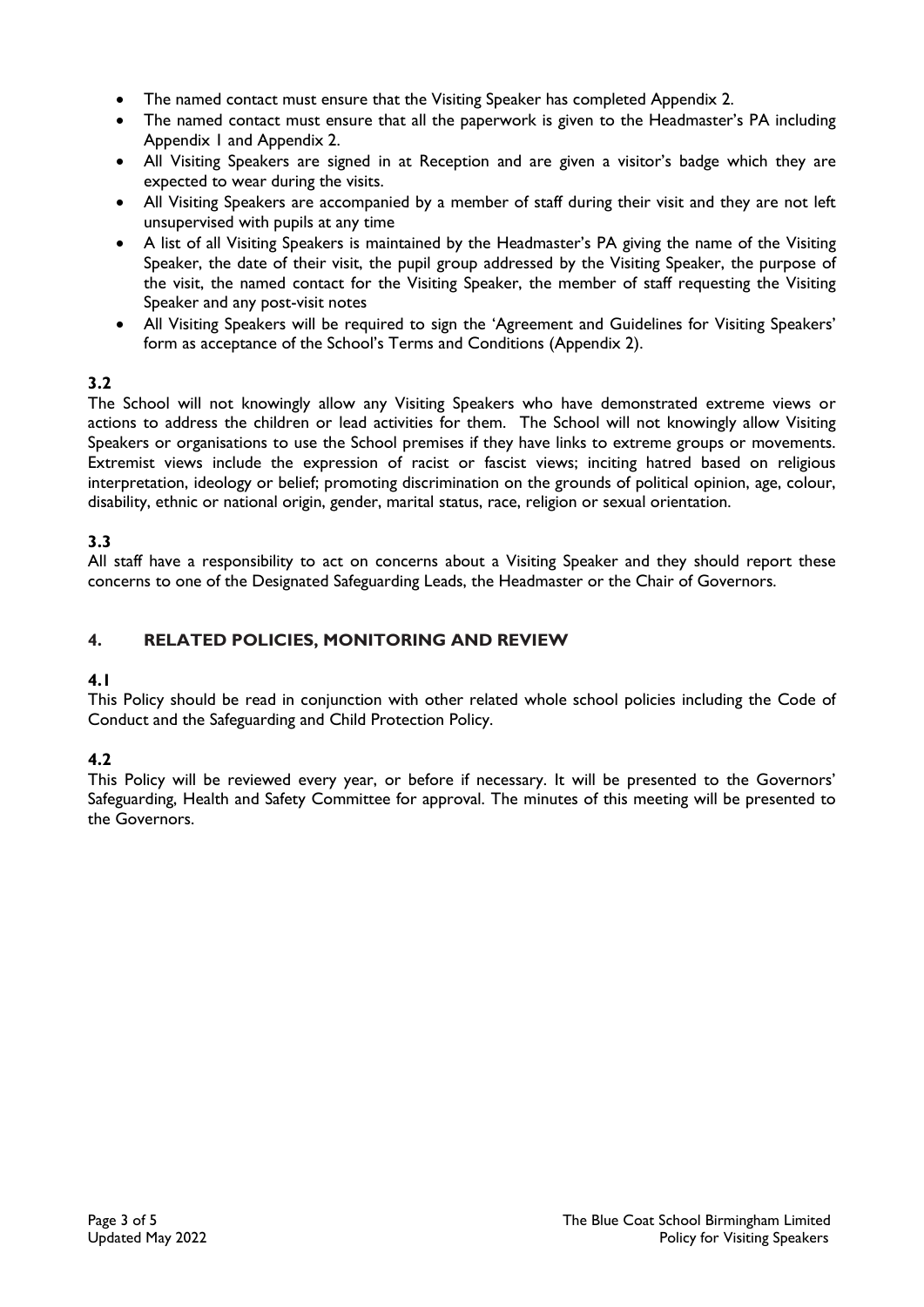

# **Checklist for Named Contact for Visiting Speakers**

#### **The Blue Coat School is committed to safeguarding and promoting the welfare of children and young people and expects all staff, volunteers and Visiting Speakers to share this commitment.**

| Named Blue Coat School<br>Contact                                         |                                                        |
|---------------------------------------------------------------------------|--------------------------------------------------------|
| Name of Visiting Speaker                                                  |                                                        |
| Organisation (if applicable)                                              |                                                        |
| Date(s) of visit and time                                                 |                                                        |
| Online check of Visiting<br>Speaker (where possible)                      | Source of checks; date of checks; any key points       |
| Presentation summary (where<br>possible)                                  | Summary content to be provided for file; date obtained |
| Personnel supervising or<br>accompanying Visiting Speaker<br>during visit |                                                        |
| Date documentation filed with<br>Headmaster's PA                          | Date of sign off of all visit paperwork                |
| Any notes for future reference                                            |                                                        |

#### Signature of Named Contact:

Date:

Signature of approving SLT member:

Print name: